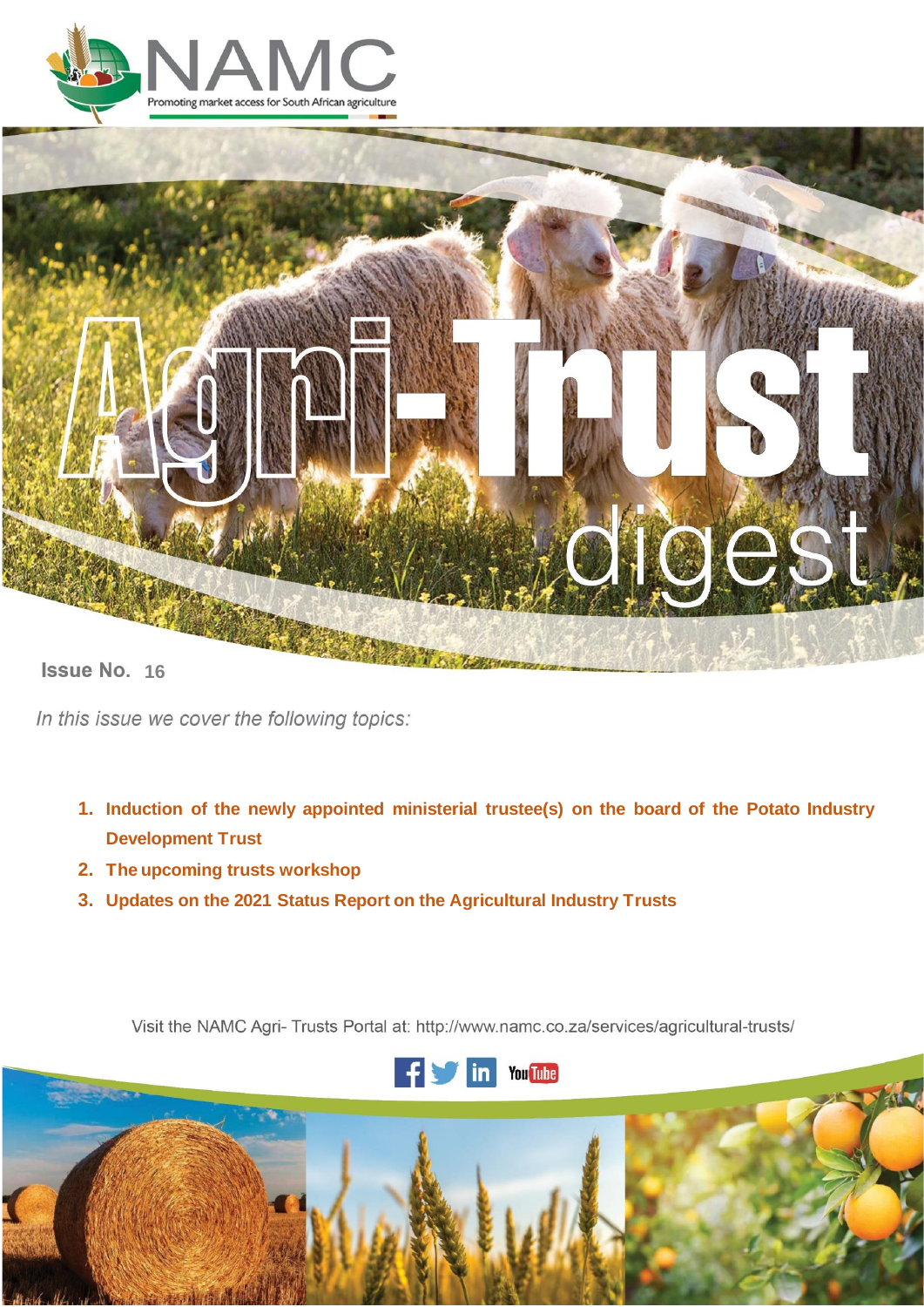### **AGRI-TRUST DIGEST**

*Agri-Trust Digest is a bimonthly report produced by the National Agricultural Marketing Council (NAMC) through the Agricultural Industry Trusts Division. The publication aims to communicate key developments around the transformation interventions funded through the trust funds, the industry trusts' status quo, and other developments such as the Minister's decisions on the appointment of ministerial trustees as they happen around the different agricultural trusts. This issue focuses on three topics: (i) Induction of the newly appointed ministerial trustee(s) on the board of the Potato Industry Development Trust; (ii) The upcoming trusts workshop; and (iii) Updates on the 2021 status report on the agricultural industry trusts. The division has three digests covering the Food, Agriculture and Natural Resources Policy Analysis Network (FANRPAN), agricultural transformation, and agricultural industry trusts. Agri-Trust Digest reports on key developments coming from the operation of the different industry trusts.*

> **Contributors to this issue:** Mr Bonani Nyhodo Mr Matsobane (BM) Mpyana Ms Nomantande Yeki Mr Brian Makhele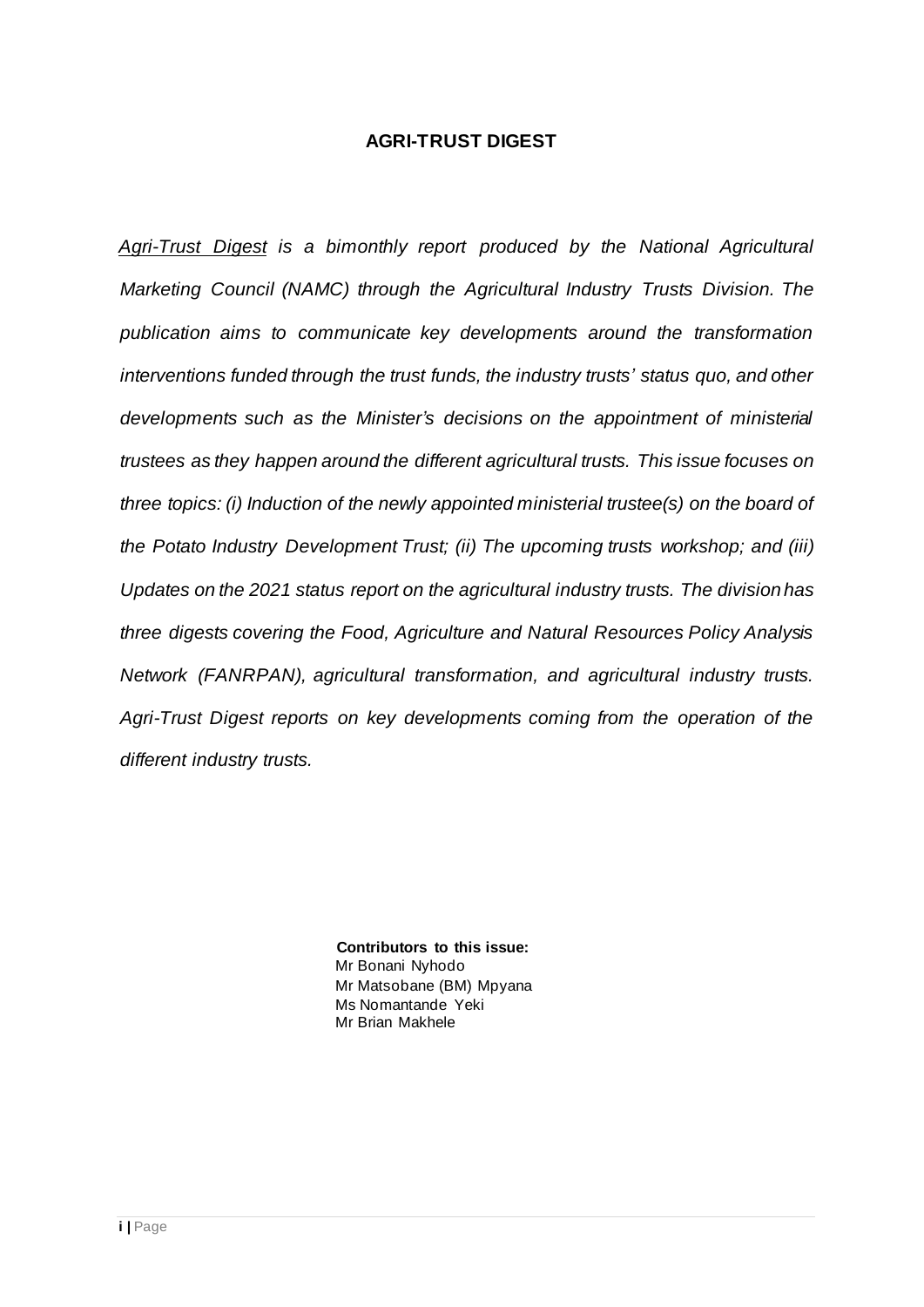# **1. INDUCTION OF THE NEWLY APPOINTED MINISTERIAL TRUSTEE(S) ON THE BOARD OF THE POTATO INDUSTRY DEVELOPMENT TRUST**

#### By

The NAMC's Agricultural Industry Trusts Division<sup>1</sup>

One of the responsibilities of the National Agricultural Marketing Council (NAMC) is to facilitate the appointment process of the ministerial trustees to represent the Minister of Agriculture, Land Reform and Rural Development, Honourable Thoko Didiza. Recently, Ms Nokhanyo Maceba was appointed to the board of trustees of the Potato Industry Development Trust to represent the Minister of Agriculture, Land Reform and Rural Development.

The NAMC co-ordinated a comprehensive induction programme to keep newly appointed ministerial trustees informed about their responsibilities and roles in the respective boards on which the Minister is represented. The decision by the Minister to approve Ms Maceba as her representative on the Potato Industry Development Trust led to the NAMC co-ordinating a comprehensive induction programme for the newly appointed ministerial trustees.The induction covered the role of the NAMC and legislation governing the trusts and furthered the work of the various core divisions of the NAMC. The newly elected chairperson of the Potato Industry Development Trust also attended the program to gain insight into the NAMC's functions pertaining to trusts and levies, as well as their key core business.

Ultimately, the induction programme was a success. The participants highlighted that the induction proved to be very insightful and that they were ready to ensure the mandate of protecting the trusts, growing the trusts' assets, and using the proceeds generated from investments to fund the industry function. Corporate governance and fiduciary duties have also been highlighted in relation to the new roles and responsibilities on boards of trustees.

## **2. UPDATES REGARDING THE UPCOMING TRUSTS WORKSHOP**

#### By

#### The NAMC's Agricultural Industry Trusts Division

The Agricultural Industry Trusts Division was established to manage and co-ordinate the communication process between the Ministry of Agriculture, Land Reform and Rural Development and the agricultural industry trusts. The NAMC hosts an annual engagement with the industry trusts in order to discuss the milestones achieved and challenges encountered during the year. This platform also provides an opportunity to track progress with regard to the asset base (protection and growth of the asset) and the utilisation of the trusts' funds in funding activities such as transformation.

Following the 2021 engagement, the consensus was that the 2022 annual workshop should be structured to align with the mandate of the agricultural industry trusts. The 2022 annual trusts workshop is scheduled to take place on 18 March 2022 via MS Teams, from 09:00 - 13:00, and will cover the following topics:

- a) Mandates and objectives of the trusts as per the trust deeds;
- b) Composition and activities of the trusts, aligned to the objectives of the trusts;
- c) Partnerships established with other stakeholders, as well as the financing model; and
- d) Status of the assets and location of the physical and/or monetary assets.

In conclusion, the preparations for the upcoming workshop are on the right track. We are looking forward to the engagements between the various stakeholders such as industry trusts, government, SOEs and other relevant stakeholders.

The Agricultural Industry Trusts team is comprised of Mr Bonani Nyhodo, Mr Matsobane (BM) Mpyana, Miss Nomantande Yeki and Mr Brian Makhele.